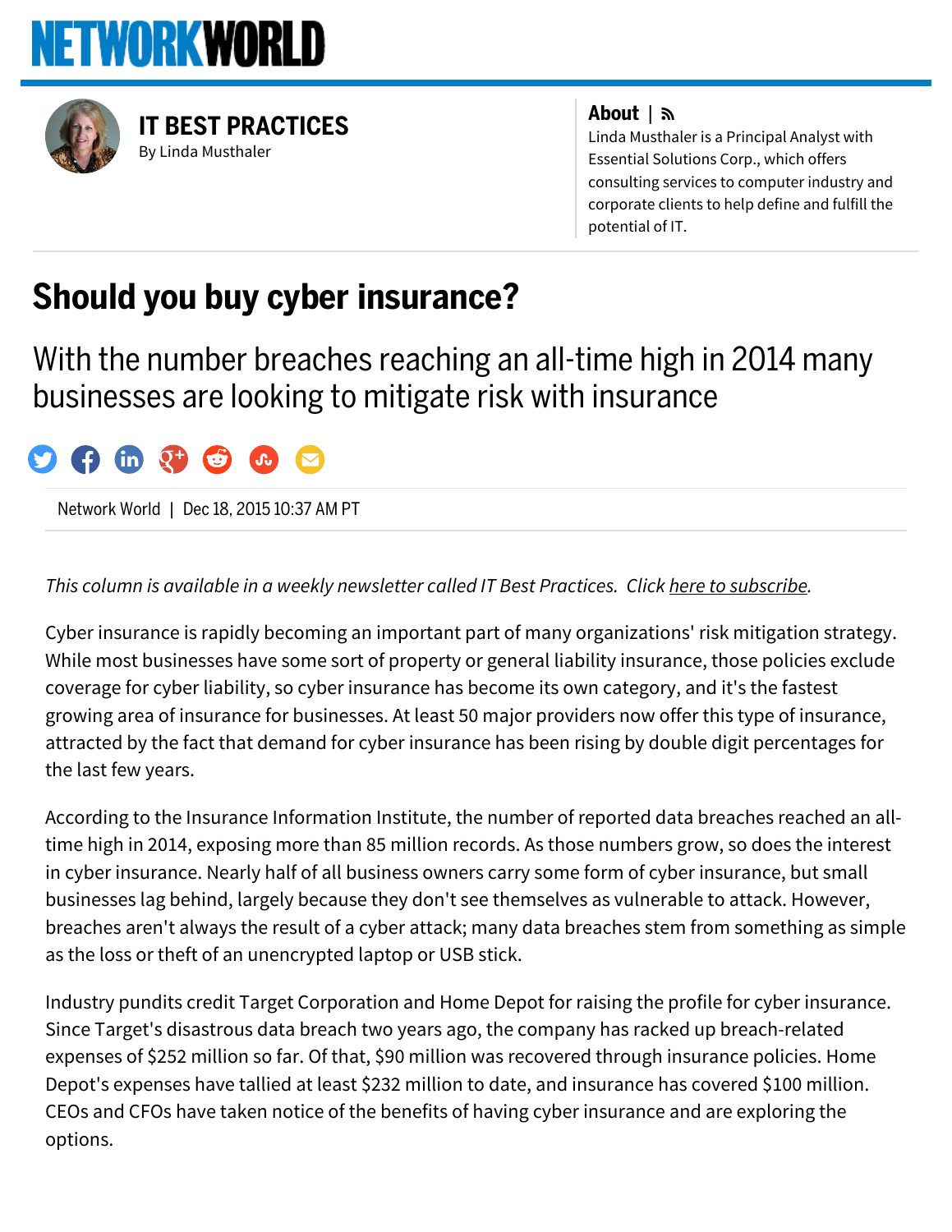BITS, the cyber security and policy arm of the Financial Services Roundtable, describes the value and importance of cyber insurance. Obviously it can offset many of the costs associated with an attack or breach, but insurance also is a risk-transfer mechanism. Cyber insurance allows a company to share the cost of an incident among a larger pool of insured companies. For the cost of a policy premium, company executives can have peace of mind that there is a safety net to sustain their business if something should happen.

The desire to have cyber insurance can be a motivating factor for a company to follow good cyber security practices and to have a strong defensive posture. Insurance providers don't want customers that are a big risk, so those seeking a policy (or at least one with good coverage and rates) must have their cyber security act together.

## What cyber insurance typically covers, and what it doesn't

Insurance plans and coverage vary widely. According to the Financial Services Roundtable, there are four main types of cyber insurance coverage, including:

- Data breach and privacy management coverage, which covers the costs associated with managing and recovering from data breaches. This includes the forensic investigation, notification of victims of stolen data, credit monitoring for the victims, and associated legal fees.
- Multimedia liability coverage, which covers defacement of websites, media and intellectual property rights.
- Extortion liability coverage, which covers the damages incurred from extortion. For example, coverage might include the damages of having a hard disk encrypted by Cryptolocker or having a DDoS attack knock out a website or other services if a ransom isn't paid.
- Network security liability coverage, which covers incidents like third party theft and DDoS attacks.

Depending on how a policy is written, it might be expected to cover: revenue lost during a cyber attack; legal fees associated with a breach; the costs associated with fixing an exploited vulnerability; and credit monitoring for victims of a data breach.

What the insurance rarely covers is the loss of intellectual property such as product designs and business plans, since the insurance carrier can't accurately assess the cost of this type of loss. Also, losses that originate or occur within a company's supply chain might not be covered. A big area of exclusions stems from intrusions and data breaches that are the result of cyber warfare directed by state actors and terrorists. Most cyber as well as general liability policies exclude coverage for losses arising from war and terrorism.

A company that is buying insurance should have an attorney look at what is what is covered and what isn't. For example, a policy could be written such that the organization may not be covered for employee-owned devices that could be the cause of the breach. This would have huge implications for